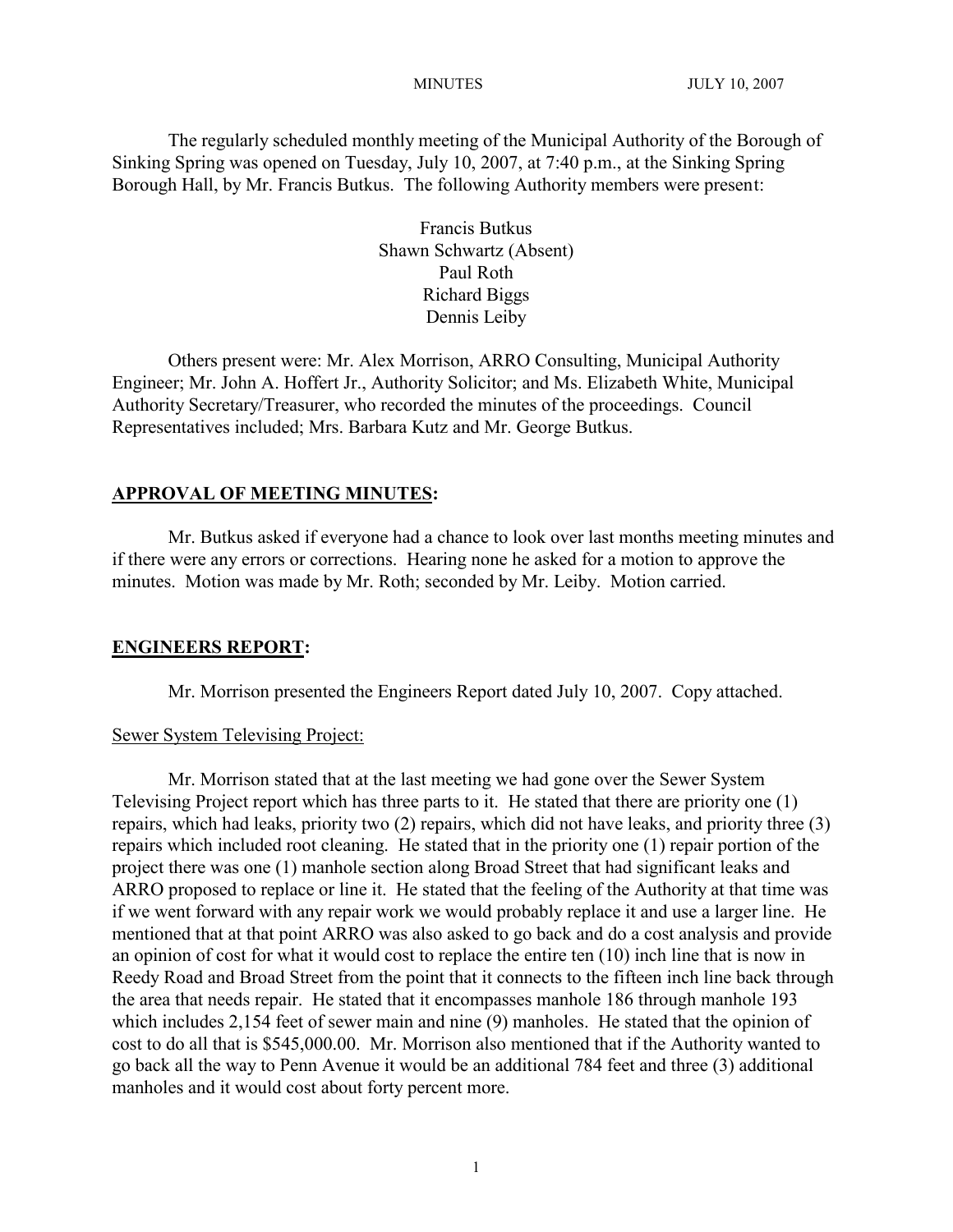# **ENGINEERS REPORT: (Cont.)**

Mr. Morrison briefly went back over the report for Mr. Biggs who missed the last meeting.

Mr. Butkus asked of the cost of repairing the street was included in this. Mr. Morrison stated that items seven (7) through nine (9) on page two (2) of the engineers report covers the street reconstruction. Mr. Butkus suggested that we talk to the Borough about this because they had discussed redoing that street two (2) years ago and he told them not to because he knew we were going to have to do something with that line and he mentioned that he knew that line was bad back then. He stated that it would be foolish to fix the street and then go back in and tear it up. He said that if we do it as a joint venture there would be a cost savings both ways. Mr. Morrison suggested that the Authority take the lead and have the project designed and bid and then if the Borough is willing to participate in the cost then it can be an administrative cost venture, but mentioned that there should be just one owner. Mr. Biggs asked if the Borough has mentioned recently that they are going to redo that street. Mr. Butkus stated no. Mr. George Butkus mentioned that it did come up in a Workshop meeting earlier this year about when we were going to put that on the streets rotation. He mentioned that when the street was built it was not designed for the heavy traffic load. He also mentioned that the thought was to wait until Traditions went in because of any utility tie ins and depending on where they tie in to the sewer system they would have to expand the line to some extent on their own because of the additional volume that would be flowing through that pipe. Mr. Francis Butkus stated that we should have a discussion with the head of the Street Committee.

Mr. Morrison encouraged the Authority to coordinate their efforts because you don't want a utility coming in and tearing up the street after you have just done the street. Mr. Butkus stated that this is a project that won't happen this year. Mr. Morrison stated that we might start the design at the end of this year. He also mentioned that the paving companies won't start making paving again until the Spring time. Mr. Biggs mentioned that we have to be conscious as to how long it takes because the pricing will go up the longer we wait.

Mr. Butkus mentioned that he had spoken to Mr. Hillibush about that line. Mr. Hillibush told him that the line is that full that he can't use his camera to go down through there. He stated that the line is always half or more full.

# Discussion ensued.

Mr. Butkus suggested that we go ahead with all of the other repairs and let this one on Broad Street float as one by its self because of the magnitude of it. Mr. Morrison mentioned that in that one (1) section on Broad Street there is 50,000 gpd of leakage. He mentioned that the lining repair is \$23,000.00 and the replacement of just that section is \$40,920.00. He stated that the Authority should put that on the list of considerations. He stated that we could replace that section now with fifteen (15) inch and replace those two (2) manholes and we would not have to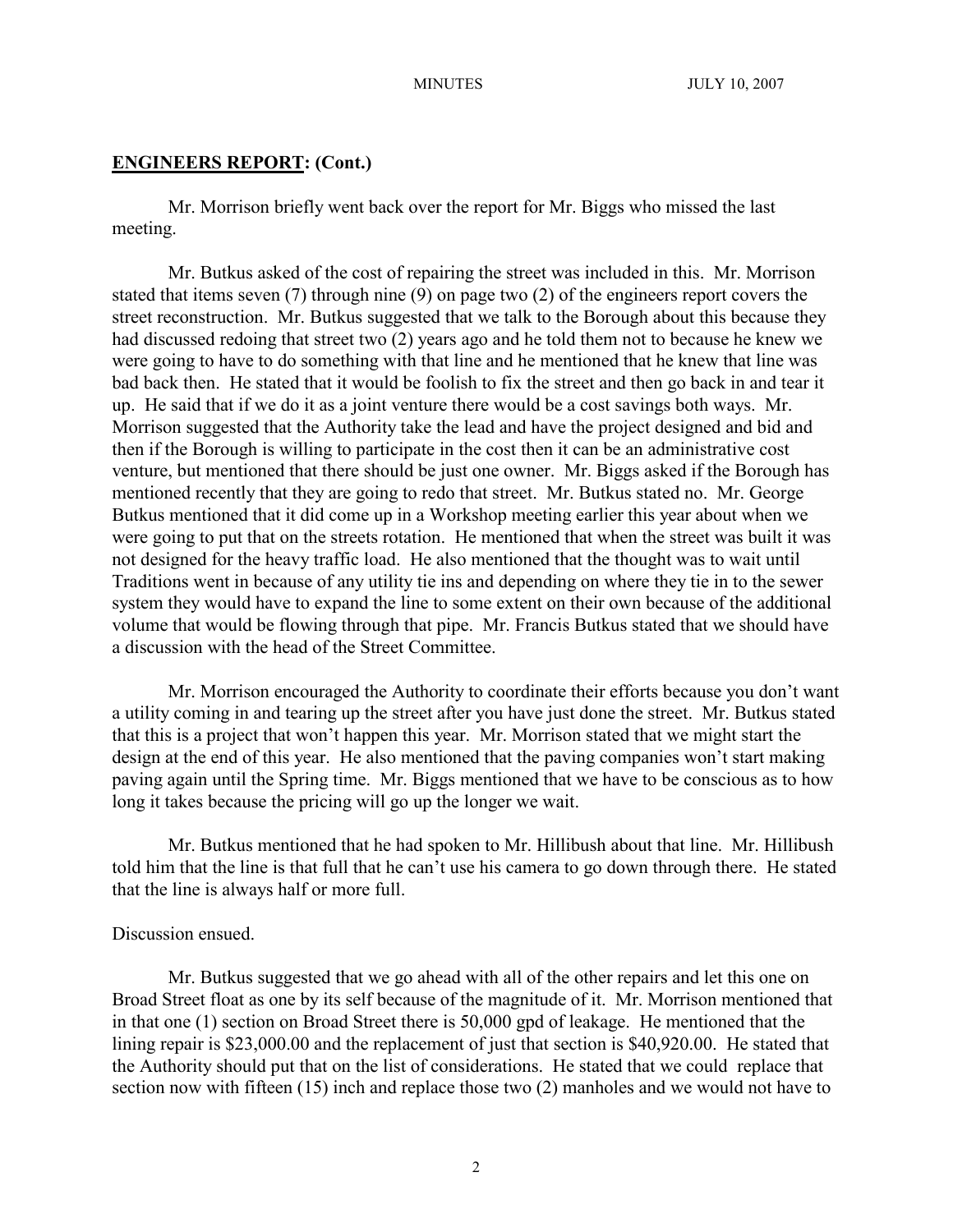# **ENGINEERS REPORT: (Cont.)**

do that again later. He reiterated that we would be saving 50,000 gpd of leakage. Mr. Morrison stated that the Authority also has to decide if they want to just do the priority one's(1), two's, or three's or all of them.

Mr. Leiby asked if we do this (Broad Street) before the fact can we recover anything from Traditions after it is done or do we hold off. He stated that we were going to have them pay part of the bill and he wanted to know if we did it ahead of time if we could still make them pay part of it. Mr. Hoffert stated that we would have to get their agreement ahead of time. He stated that they would not have to pay ahead of time but that we should get their agreement stating that they commit themselves to the payment at such time that it is appropriate. Mr. Leiby stated that we should lock them in.

Mr. Butkus stated that he thinks, for now, we should just eliminate that 400' section from the other stuff and just go with the root removal and the slip lining to the rest of the system and make Broad Street a separate game by its self. He mentioned that if we get the ball rolling now we could get this done before winter and we could address Broad Street between now and Fall. Mr. Morrison stated that you could do it separately. He mentioned that you could bid the project with everything in it with Broad Street as an alternative in case you get a real good price for it and then decide to take it or not take it. He stated that it would just be a line item set aside on the bid form. Mr. Biggs asked what the stop gap will cost us with out doing the 400' section on Broad Street. Mr. Morrison stated that if you fixed everything and did the root removal less the repair on Broad Street it would be about \$60,000.00 to \$70,000.00. Mr. Biggs made a motion; seconded by Mr. Leiby to go ahead with the bidding for the fixes including Broad Street as an alternative. Motion carried.

### Mountain Home Road Sanitary System Additions Project:

Mr. Morrison mentioned that we did receive bids on June 11, 2007 with the apparent low bidder being E. Kuser Inc at \$220,787.35. He stated that ARRO sent them a notice of intent to award. He also mentioned that ARRO has received the contract documents which have been reviewed by both ARRO and Mr. Hoffert. He stated that they find nothing wrong with the documents and would normally recommend awarding the project. He stated that they have one concern, and that is the fact that we still have not received the executed right-of-way agreement from APR. Mr. Hoffert mentioned that he had been on vacation and when he got back his secretary went on vacation. He mentioned that he asked Mr. Morrison to have one of his associates call APR tomorrow and stated that he will call their attorney tomorrow. He stated that his suggestion is that we give authorization for the Chairman and the Secretary to execute the documents subject to receipt of that final easement. He stated that otherwise we are going to have to condemn it. Mr. Hoffert stated that we need to make a motion to have the Chairman and secretary and appropriate officers to execute the contract but not award it until we get the final easement.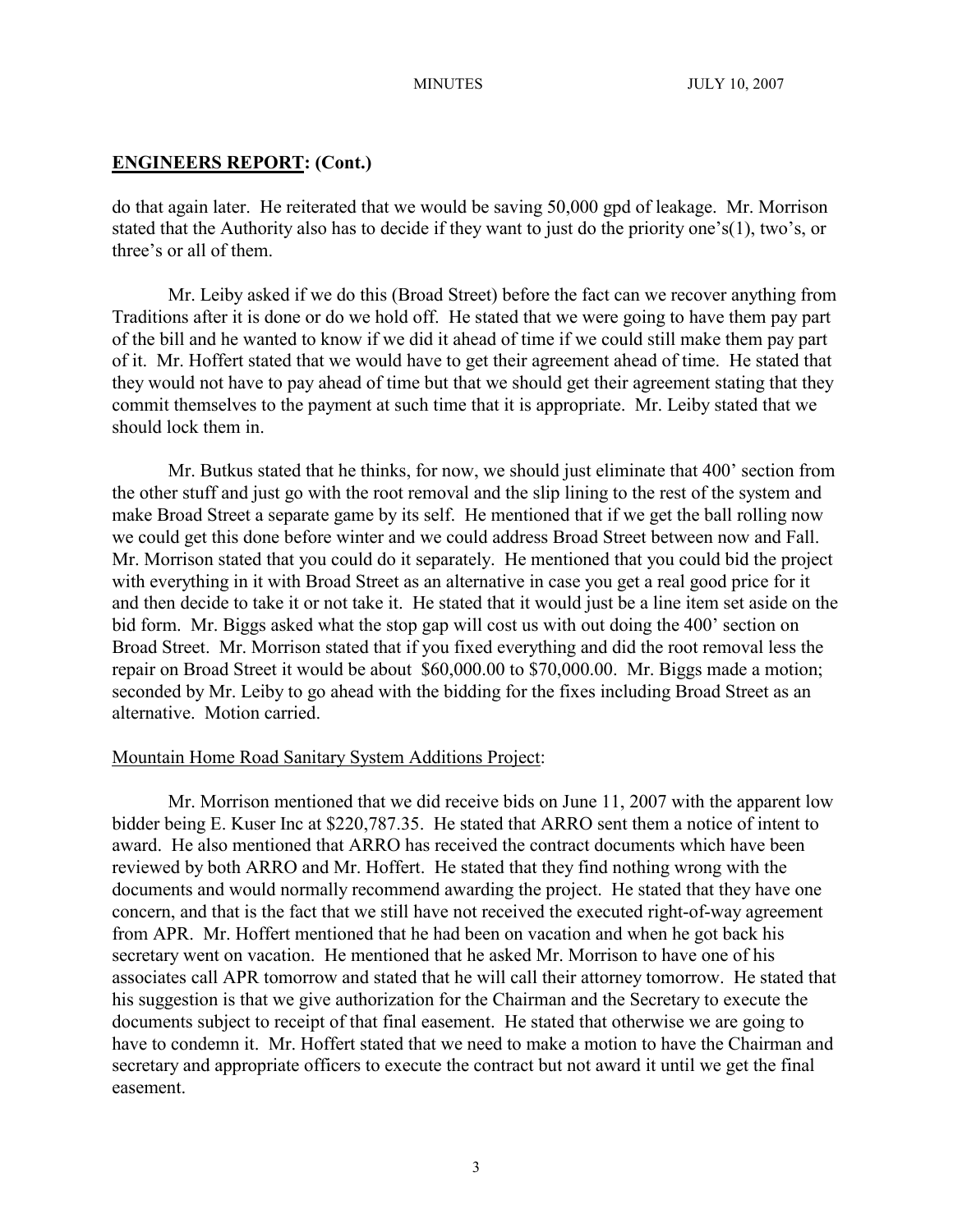# **ENGINEERS REPORT: (Cont.)**

Some one from the audience asked how long the Authority is going to give APR to respond before they act on condemning the property so they can get going on the project. Mr. Hoffert stated that we have time but added that we don't want to wait until next month. He mentioned that we may have to call a special meeting to do that. He also mentioned that he is hopeful that we have an answer in the next couple of days.

Mr. Leiby made the motion stated by Mr. Hoffert; seconded by Mr. Biggs. Motion carried.

# Upgrade and Minor Wastewater Treatment Plant Expansion:

Mr. Morrison mentioned that the design has been initiated and that they are gathering background data. He stated that they still need to talk with the PaDEP regarding the scope of the planning effort and that they will get back to us on that related effort once they have confirmed what DEP is actually going to make us do.

### Letters:

Mr. Morrison mentioned that two letters went out. One on June 14, 2007, which was the Intent to Award letter to E. Kuser, Inc. regarding Mt. Home Road. The other was to Sinking Spring Borough offering comments on the Sickafus Minor Subdivision.

Mr. Morrison mentioned that he will hold on to the Agreements until we get that right-ofway and then he will bring them back for signatures. Mr. Butkus mentioned that we would need the seal at that time also.

# **MR. JOHN HOFFERT - SOLICITOR:**

Mr. Hoffert asked Mr. Butkus if he had a chance to review the draft letter for Ms. Masano. Mr. Butkus stated that he did and that he did not see anything wrong. Mr. Hoffert stated that he wanted Mr. Butkus to review it and authorize him to send it out. Mr. Hoffert read the draft letter to the Board. Mr. Butkus stated that he had one addition to the letter. He asked Mr. Hoffert to add that the construction of the pump station was entirely Spring Township's responsibility and that Sinking Spring had nothing to do with it. He stated that it was included in an agreement between Spring Township and South Heidelberg. Mr. Hoffert stated that he would add that and send it out. Ms. Kim Reifsnyder of Lower Heidelberg Township wanted to clarify that the 33,000 gpd in additional capacity that they requested did include the new Wilson Jr. High School. She mentioned this because Mr. Hoffert had mentioned it in the letter to Ms. Masano. Mr. Hoffert stated that he would revise that also.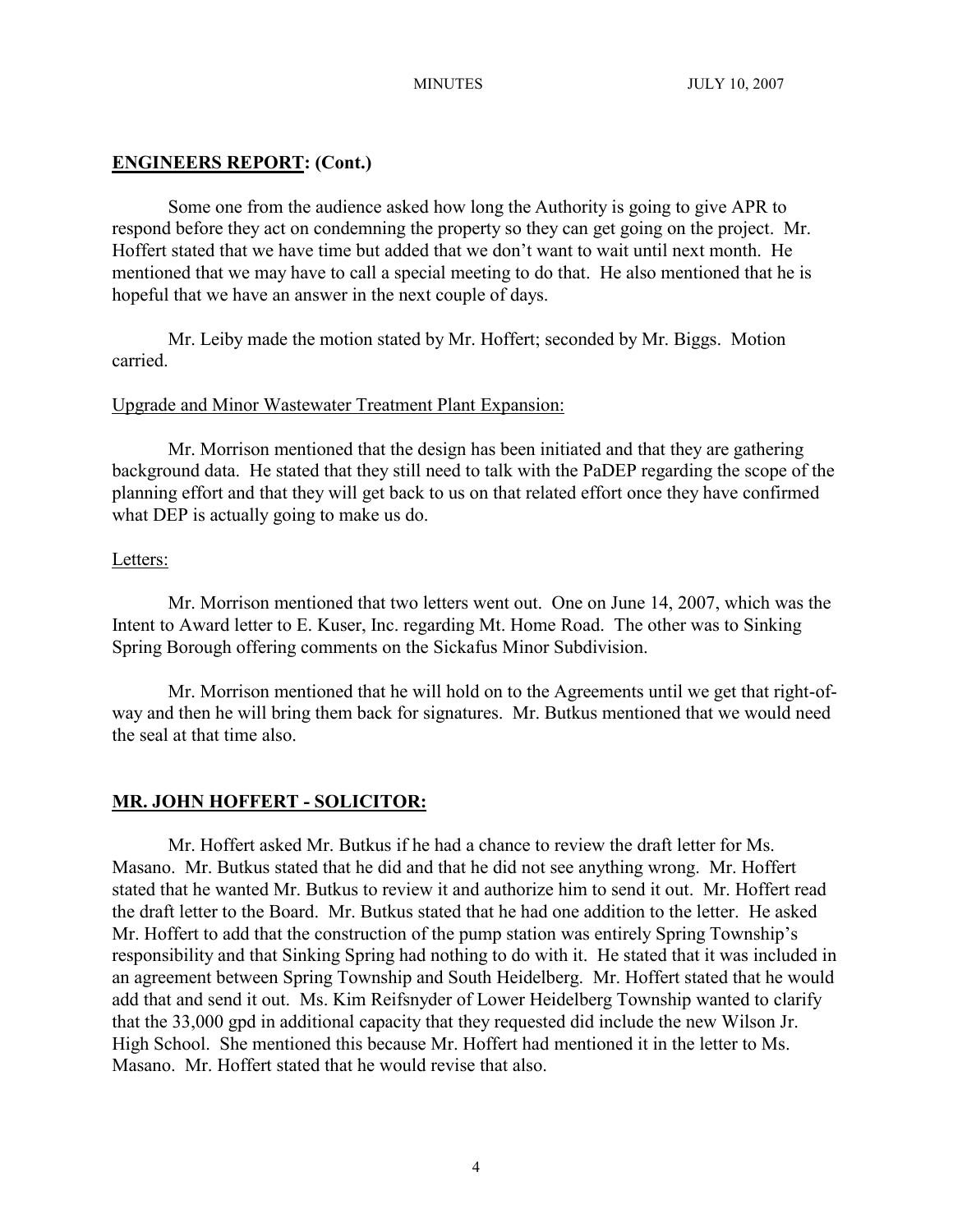# **MR. GEORGE BUTKUS:**

Mr. Hoffert asked how we made out with the lighting strike back at the plant. Mr. George Butkus stated that after about two (2) weeks of the operators having to be there 24/7, because the metering equipment had been taken out by the storm, they got all of the metering equipment back up with the exception of the chart recorders. He stated that they have been ordered and that there is a three week delay from when they authorized it last week. He stated that other then that the plant is up and running and is fully automated again. He mentioned that PaDEP is allowing them to estimate some of the flows or just document the flows based on the totalizers without the charts because of the damage to the equipment. Mr. Hoffert asked if the insurance had been put on notice. Mr. Butkus stated that the insurance company was contacted and was involved with most if not all of the decisions to replace virus repair.

# **APPROVAL OF BILLS:**

Mr. Butkus stated that we have three bills from ARRO Consulting totaling \$11,641.09. Mr. Butkus asked about the hydraulic model. Mr. Morrison stated that they still needed to get together to compare the model. Mr. Butkus asked who needed to meet. Mr. Morrison stated that he, Mr. Butkus and Mr. Hillibush should meet. Mr. Butkus stated that he should set up a time and call him. He mentioned that it will help justify Broad Street. Motion was made by Mr. Roth to pay the bills; seconded by Mr. Leiby. Motion carried.

Mr. Butkus stated that we have a bill from The Reading Eagle for the Mt. Home Road Bid Invitation in the amount of \$299.40. Motion was made by Mr. Roth; second by Mr. Leiby to pay the bill. Motion carried.

Mr. Butkus stated that we have a bill from Mr. Hoffert for services rendered through July 10, 2007 in the amount of \$250.00. Motion was made by Mr. Roth to pay the bill; seconded by Mr. Leiby. Motion carried.

Mr. Butkus stated that we have a bill for \$300.00 from Ms. White for services rendered for June 2007. Motion was made by Mr. Roth to pay the bill; seconded by Mr. Leiby. Motion carried.

#### **AUDIT REPORT:**

Mr. Butkus asked for a motion to sign the Audit Report that was reviewed at last months meeting. The report needed signatures before it could be sent out. Motion was made by Mr. Leiby; seconded by Mr. Roth. Motion carried.